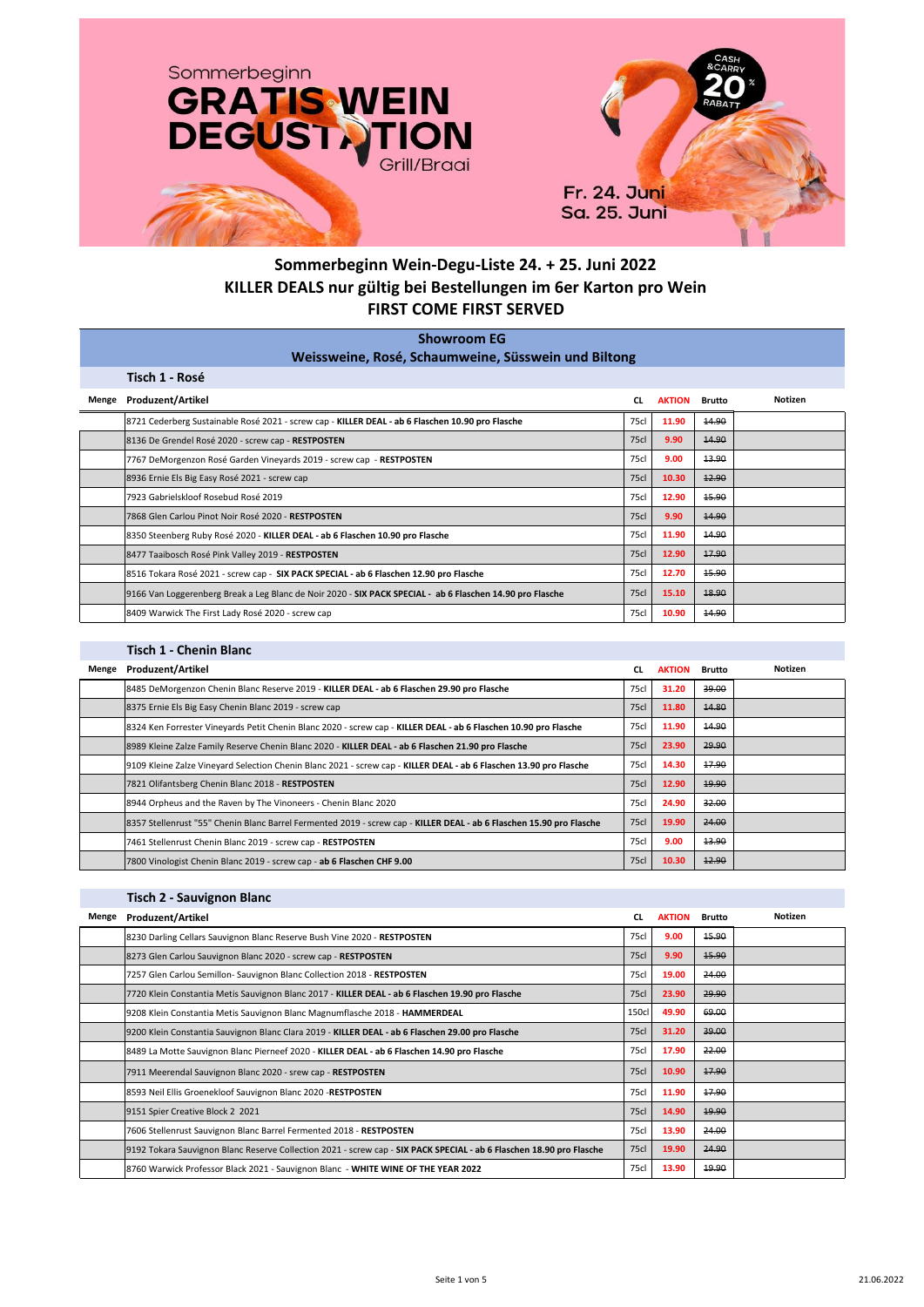|       | Tisch 3 - Riesling, Vionier und White Blends                                                          |             |               |        |         |
|-------|-------------------------------------------------------------------------------------------------------|-------------|---------------|--------|---------|
| Menge | Produzent/Artikel                                                                                     | <b>CL</b>   | <b>AKTION</b> | Brutto | Notizen |
|       | 9180 De Grendel Viognier 2021 - screw cap - SIX PACK SPECIAL - ab 6 Flaschen 13.90 pro Flasche        | 75cl        | 14.30         | 17.90  |         |
|       | 9056 Constantia Glen Two 2020 - KILLER DEAL - ab 6 Flaschen 19.00 pro Flasche                         | <b>75cl</b> | 24.00         | 29.50  |         |
|       | 8972 Leopard's Leap Chescato 2021 - off dry - süsslich - screw cap                                    | 75cl        | 10.90         | 12.90  |         |
|       | 7823 Olifantsberg Blanc 2018 - RESTPOSTEN                                                             | <b>75cl</b> | 14.90         | 24.00  |         |
|       | 7367 Tokara Director's Reserve White 2017 - screw cap - RESTPOSTEN                                    | 75cl        | 21.90         | 36.00  |         |
|       | 8291 Waterkloof Circle Of Life White 2017 - screw cap - KILLER DEAL - ab 6 Flaschen 14.90 pro Flasche | 75cl        | 19.20         | 24.00  |         |
|       | 8327 Saurwein Riesling Chi 2020 - RESTPOSTEN                                                          | 75cl        | 14.90         | 24.90  |         |

## **Tisch 4 - Chardonnay**

| Menge | Produzent/Artikel                                                                                            | <b>CL</b>   | <b>AKTION</b> | Brutto | Notizen |
|-------|--------------------------------------------------------------------------------------------------------------|-------------|---------------|--------|---------|
|       | 8275 Glen Carlou Chardonnay 2020 - screw cap - RESTPOSTEN                                                    | 75cl        | 11.90         | 18.90  |         |
|       | 8009 Glen Carlou Chardonnay Unwooded 2019 - screw cap - RESTPOSTEN                                           | <b>75cl</b> | 9.90          | 14.90  |         |
|       | 8493 Haute Cabrière Chardonnay / Pinot Noir 2020 - screw cap - KILLER DEAL - ab 6 Flaschen 10.90 pro Flasche | 75cl        | 12.00         | 45.00  |         |
|       | 8459 Rupert & Rothschild Chardonnay Baroness Nadine 2019 - RESTPOSTEN                                        | <b>75cl</b> | 24.90         | 39.00  |         |
|       | 7161 Stellenrust Chardonnay Wild Yeast Barrel Fermented 2018 - RESTPOSTEN                                    | 75cl        | 14.90         | 24.00  |         |
|       | 8793 Thelema Chardonnay 2018 - screw cap - KILLER DEAL - ab 6 Flaschen 15.90 pro Flasche                     | 75cl        | 17.50         | 21.90  |         |
|       | 8872 Warwick - White Lady Chardonnay 2020 - KILLER DEAL - ab 6 Flaschen 18.90 pro Flasche                    | 75cl        | 24.90         | 29.90  |         |
|       | 8418 Warwick Chardonnay The First Lady 2020 - RESTPOSTEN                                                     | <b>75cl</b> | 9.90          | 15.90  |         |

#### **Tisch 5 - MCC / Schaumwein**

| Menge | <b>Produzent/Artikel</b>                                                                                 | <b>CL</b>   | <b>AKTION</b> | <b>Brutto</b> | Notizen |
|-------|----------------------------------------------------------------------------------------------------------|-------------|---------------|---------------|---------|
|       | 1208 Graham Beck Brut MCC NV - KILLER DEAL - ab 6 Flaschen 18.90 pro Flasche                             | 75cl        | 19.20         | 24.00         |         |
|       | 8323 Graham Beck Brut Rosé 2015 - KILLER DEAL - ab 6 Flaschen 24.90 pro Flasche                          | <b>75cl</b> | 27.90         | 32.00         |         |
|       | 2862 Haute Cabriere - Pierre Jourdan Cuvée Belle Rose NV - KILLER DEAL - ab 6 Flaschen 16.90 pro Flasche | 75cl        | 19.90         | 23.90         |         |
|       | 5505 Kleine Zalze Brut MCC Rosé NV - KILLER DEAL - ab 6 Flaschen 17.90 pro Flasche                       | <b>75cl</b> | 19.20         | 24.00         |         |
|       | 6084 L'Ormarins Brut NV - KILLER DEAL - ab 6 Flaschen 17.90 pro Flasche                                  | 75cl        | 19.20         | 24.90         |         |
|       | 9126 L'Ormarins Brut Blanc de Blanc 2016 - KILLER DEAL - ab 6 Flaschen 19.90 pro Flasche                 | <b>75cl</b> | 27.90         | 27.90         |         |
|       | 9127 L'Ormarins Brut Rosé 2017 - KILLER DEAL - ab 6 Flaschen 19.90 pro Flasche                           | 75cl        | 22.30         | 27.90         |         |
|       | 6085 L'Ormarins Brut Rosé NV - KILLER DEAL - ab 6 Flaschen 17.90 pro Flasche                             | <b>75cl</b> | 19.90         | 24.90         |         |
|       | 8733 Silverthorn MCC The Green Man 2018 - KILLER DEAL - ab 6 Flaschen 26.90 pro Flasche                  | 75cl        | 31.90         | 39.90         |         |
|       | 5177 Steenberg 1682 Chardonnay MCC Magnum - HAMMER DEAL                                                  | 150cl       | 39.90         | 59.00         |         |
|       | 4516 Steenberg 1682 Chardonnay MCC NV - KILLER DEAL - ab 6 Flaschen 18.90 pro Flasche                    | 75cl        | 19.90         | 24.90         |         |
|       | 5178 Steenberg 1682 Rosé Pinot Noir MCC NV - KILLER DEAL - ab 6 Flaschen 19.90 pro Flasche               | 75c         | 23.90         | 29.90         |         |
|       | 8550 Steenberg Sauvignon Blanc Sparkling                                                                 | 75cl        | 14.90         | 19.90         |         |

#### **Produzent/Artikel CL AKTION Brutto Menge** 7969 Allesverloren Cape Vintage Port-Style 2013 75cl **25.00** 25.00 8715 Mont Blois Muscadel Pomphuis - 2017 **50cl 8716 120 aproximate and Contract Contract Automobile Society** 39.00 39.00 39.00 6420 Neil Ellis Semillon Noble Late Harvest 2016 37.5cl **17.90** 22.00 9156 Thelema Vin de Hel - Muscat Late Harvest 2020 37.5cl **17.50** 17.50 8724 Tokara Noble Late Harvest 2019 - **SIX PACK SPECIAL ab 6 Flaschen 23.90 pro Flasche** 37.5cl **37.5cl <b>29.90** 29.90 29.90 6822 Vergelegen Straw Wine Semillon 2015 37.5cl **24.00** 24.00 **Tisch 6 - Süssweine Notizen**

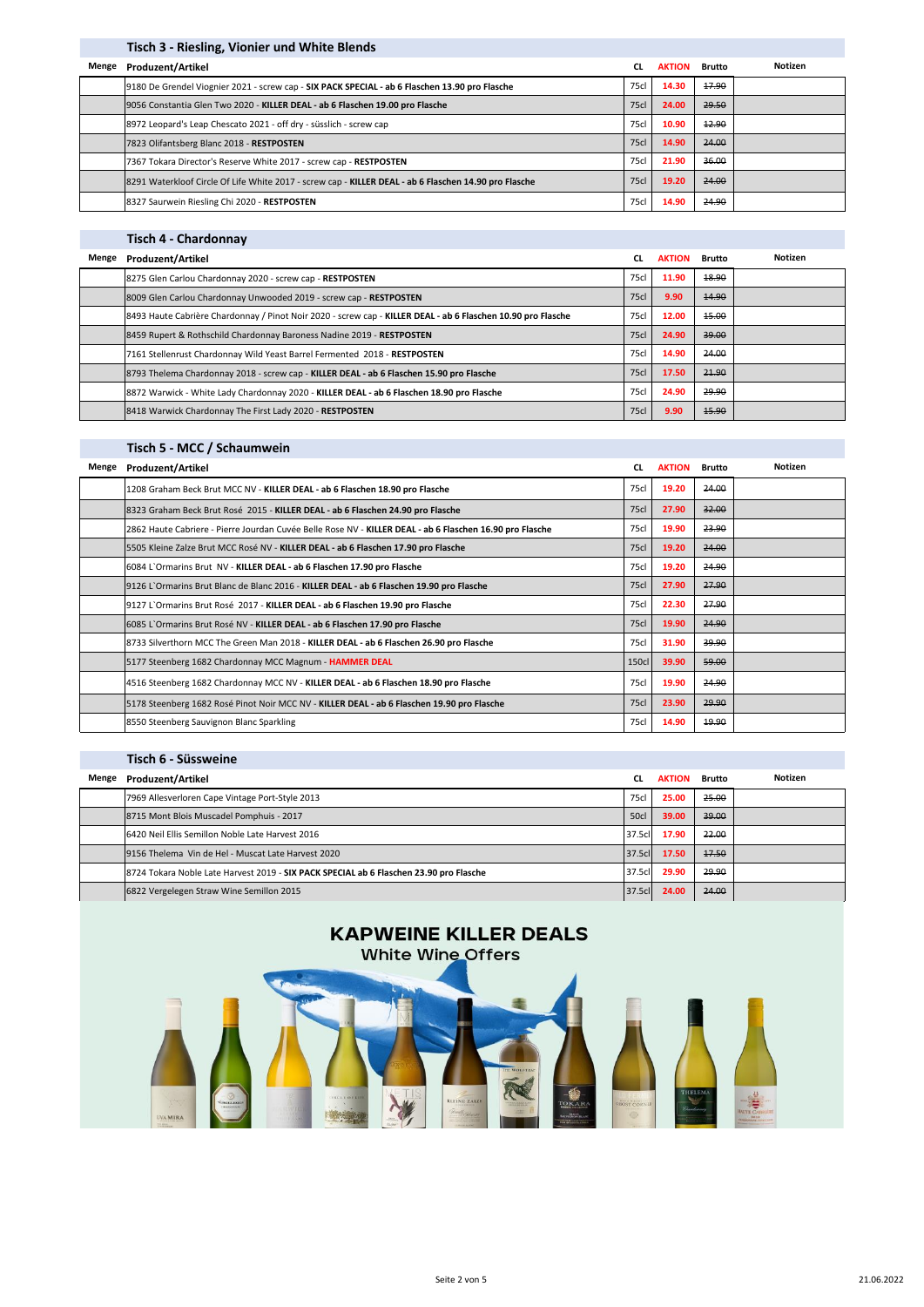# **Deguraum 2. Stock**

# **Rotweine und Produzenten**

|       | <b>Tisch 7 - Spier WINE OF THE YEAR PROMOTION</b>                                          |             |               |               |         |
|-------|--------------------------------------------------------------------------------------------|-------------|---------------|---------------|---------|
| Menge | Produzent/Artikel                                                                          | <b>CL</b>   | <b>AKTION</b> | <b>Brutto</b> | Notizen |
|       | 8441 Spier Chardonnay / Pinot Noir Signature 2021 - screw cap - WINE OF THE YEAR PROMOTION | 75cl        | 9.90          | 12.90         |         |
|       | 8437 Spier Chenin Blanc Signature 2021 - screw cap - WINE OF THE YEAR PROMOTION            | <b>75cl</b> | 9.90          | 42.90         |         |
|       | 9154 Spier Sauvignon Blanc Signature 2021 - screw cap - WINE OF THE YEAR PROMOTION         | 75cl        | 9.90          | 12.90         |         |
|       | 8729 Spier Sauvignon Blanc 250ml Dose 2021 - 3er Paket                                     | 25c         | 9.90          | 9.90          |         |
|       | 8438 Spier Chardonnay Signature 2020 - screw cap - WINE OF THE YEAR PROMOTION              | 75cl        | 9.90          | 12.90         |         |
|       | 9151 Spier Creative Block 2 2021 - WINE OF THE YEAR PROMOTION                              | <b>75cl</b> | 14.90         | 19.90         |         |
|       | 8436 Spier Sauvignon Blanc 21 Gables 2020 - WINE OF THE YEAR PROMOTION                     | 75cl        | 17.90         | 24.00         |         |
|       | 8433 Spier Chenin Blanc 21 Gables 2019 - screw cap - WINE OF THE YEAR PROMOTION            | <b>75cl</b> | 19.90         | 29.90         |         |
|       | 8728 Spier Merlot 250ml Dose 2020 - 3er Paket                                              | 25cl        | 9.90          | 9.90          |         |
|       | 9155 Spier Shiraz Signature 2020 - screw cap - WINE OF THE YEAR PROMOTION                  | <b>75cl</b> | 9.90          | 12.90         |         |
|       | 8439 Spier Pinotage Signature 2020 - screw cap - WINE OF THE YEAR PROMOTION                | 75cl        | 9.90          | 12.90         |         |
|       | 8440 Spier Cabernet Sauvignon Signature 2020 - screw cap - WINE OF THE YEAR PROMOTION      | <b>75cl</b> | 9.90          | 12.90         |         |
|       | 9152 Spier Creative Block 3 2018 - WINE OF THE YEAR PROMOTION                              | 75cl        | 19.90         | 29.90         |         |
|       | 9153 Spier Creative Block 5 2018 - RED WINE OF THE YEAR 2022                               | <b>75cl</b> | 19.90         | 29.90         |         |
|       | 8434 Spier Pinotage 21 Gables 2017 - WINE OF THE YEAR PROMOTION                            | 75cl        | 29.90         | 39.90         |         |
|       | 8435 Spier Cabernet Sauvignon 21 Gables 2017 - WINE OF THE YEAR PROMOTION                  | 75cl        | 29.90         | 39.90         |         |

## **Tisch 8 - Pinotage, Merlot, Malbec und Grenache**

| Menge | <b>Produzent/Artikel</b>                                                                          | <b>CL</b>   | <b>AKTION</b> | <b>Brutto</b> | Notizen |
|-------|---------------------------------------------------------------------------------------------------|-------------|---------------|---------------|---------|
|       | 8735 Barista Pinotage 2021 - KILLER DEAL - ab 6 Flaschen 10.90 pro Flasche                        | 75cl        | 12.90         | 15.50         |         |
|       | 8333 Beyerskloof Pinotage Reserve 2018 - KILLER DEAL - ab 6 Flaschen 16.90 pro Flasche            | 75c         | 19.00         | 24.90         |         |
|       | 8782 De Grendel Merlot 2019 - KILLER DEAL - ab 6 Flaschen 15.90 pro Flasche                       | 75cl        | 17.60         | 22.00         |         |
|       | 8343 De Grendel Pinotage Amandelboord 2019 - RESTPOSTEN                                           | 75c         | 15.90         | 29.00         |         |
|       | 8509 Diemersdal Pinotage Reserve 2020 - KILLER DEAL - ab 6 Flaschen 18.90 pro Flasche             | 75cl        | 19.20         | 24.00         |         |
|       | 7757 Ernie Els Merlot Major Series 2017                                                           | 75c         | 19.90         | 29.90         |         |
|       | 8276 Glen Carlou Malbec Collection 2019 - KILLER DEAL - ab 6 Flaschen 22.90 pro Flasche           | 75cl        | 25.60         | 32.00         |         |
|       | 9017 Haute Cabrière Arnim Family Reserve 2019 - KILLER DEAL - ab 6 Flaschen 13.90 pro Flasche     | 75c         | 17.90         | 22.00         |         |
|       | 8970 Leopard's Leap Pinotage Special Edition 2020 - KILLER DEAL - ab 6 Flaschen 12.90 pro Flasche | 75cl        | 15.90         | 19.90         |         |
|       | 8519 Meerendal Pinotage Heritage Block 2017 - KILLER DEAL - ab 6 Flaschen 26.90 pro Flasche       | <b>75cl</b> | 31.20         | 39.00         |         |
|       | 7825 Olifantsberg Grenache 2018-RESTPOSTEN                                                        | 75cl        | 14.90         | 24.00         |         |
|       | 7680 Piekenierskloof Grenache 2018                                                                | <b>75cl</b> | 9.50          | 18.90         |         |
|       | 7906 Rainbow's End Merlot 2018 - RESTPOSTEN                                                       | 75cl        | 15.90         | 24.00         |         |
|       | 7608 Raka Pinotage 2018 - RESTPOSTEN                                                              | <b>75cl</b> | 10.90         | 17.50         |         |

|       | Tisch 9 - Ataraxia                                                            |             |               |        |         |
|-------|-------------------------------------------------------------------------------|-------------|---------------|--------|---------|
| Menge | Produzent/Artikel                                                             | CL.         | <b>AKTION</b> | Brutto | Notizen |
|       | 8315 Ataraxia Chardonnay 2019 - KILLER DEAL - ab 6 Flaschen 26.90 pro Flasche | 75cl        | 29.90         | 39.00  |         |
|       | 8314 Ataraxia Sauvignon Blanc 2020                                            | <b>75cl</b> | 15.90         | 19.90  |         |
|       | 7542 Ataraxia Pinot Noir 2016                                                 | 75cl        | 31.20         | 39.00  |         |
|       | 7543 Ataraxia Serenity 2017                                                   | 75cl        | 22.00         | 29.00  |         |

|       | Tisch 10 - Syrah und Syrahblends Teil 1                                                                   |             |               |               |         |
|-------|-----------------------------------------------------------------------------------------------------------|-------------|---------------|---------------|---------|
| Menge | <b>Produzent/Artikel</b>                                                                                  | <b>CL</b>   | <b>AKTION</b> | <b>Brutto</b> | Notizen |
|       | 7687 De Grendel Shiraz 2018 - screw cap - RESTPOSTEN                                                      | 75cl        | 13.90         | 24.00         |         |
|       | 8374 Ernie Els Big Easy 2018 - KILLER DEAL - ab 6 Flaschen 14.90 pro Flasche                              | 75cl        | 19.90         | 24.00         |         |
|       | 7760 Ernie Els Big Easy Magnum 2018 - HAMMER DEAL - ab 6 Flaschen 32.90 pro Flasche                       | 150cl       | 34.90         | 49.90         |         |
|       | 9048 Gabrielskloof Syrah Whole Bunch 2021                                                                 | <b>75cl</b> | 17.90         | 22.00         |         |
|       | 9017 Haute Cabrière Arnim Family Reserve 2019 - KILLER DEAL - ab 6 Flaschen 13.90 pro Flasche             | 75cl        | 17.90         | 22.00         |         |
|       | 8971 Leopard's Leap Family Collection Heritage Blend 2019 - KILLER DEAL - ab 6 Flaschen 12.90 pro Flasche | 75cl        | 15.90         | 19.90         |         |
|       | 7828 Olifantsberg Syrah 2017 - RESTPOSTEN                                                                 | 75cl        | 14.90         | 24.00         |         |
|       | 8465 Porcupine Ridge Syrah 2020 - screw cap - RESTPOSTEN                                                  | <b>75cl</b> | 9.90          | 15.90         |         |
|       | 9157 Thelema Mountain Red 2018 - screw cap - SIX PACK SPECIAL ab 6 Flaschen 11.90 pro Flasche             | 75cl        | 11.90         | 14.90         |         |
|       | 8464 Wolftrap Assemblage Red 2020 - screw cap - KILLER DEAL - ab 6 Flaschen 9.90 pro Flasche              | 75cl        | 11.10         | 13.90         |         |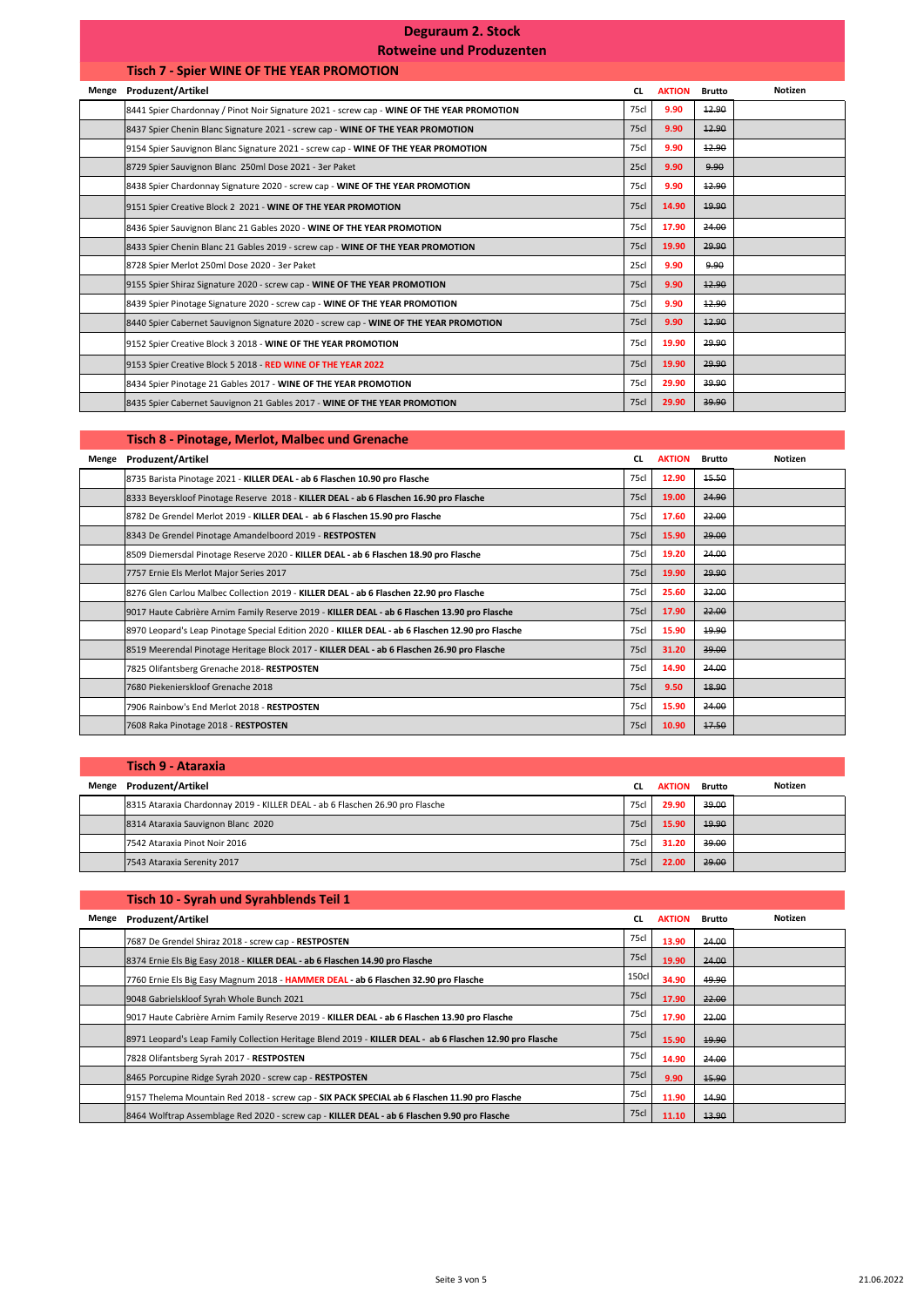|       | Tisch 11 - Syrah und Syrahblends Teil 2                                                                                       |             |               |               |         |
|-------|-------------------------------------------------------------------------------------------------------------------------------|-------------|---------------|---------------|---------|
| Menge | <b>Produzent/Artikel</b>                                                                                                      | <b>CL</b>   | <b>AKTION</b> | <b>Brutto</b> | Notizen |
|       | 9057 Anwilka 2016 - SIX PACK SPECIAL - ab 6 Flaschen 39.90 pro Flasche                                                        | 75cl        | 39.20         | 49.00         |         |
|       | 9198 Anwilka Magnum 2018 - HAMMER DEAL                                                                                        | 150cl       | 75.90         | 109.00        |         |
|       | 8017 Boekenhoutskloof Syrah 2018 - KILLER DEAL - ab 6 Flaschen 39.90 pro Flasche                                              | 75cl        | 44.00         | 55.00         |         |
|       | 9040 Boschkloof Syrah 2019 - KILLER DEAL - ab 6 Flaschen 19.90 pro Flasche                                                    | <b>75cl</b> | 23.20         | 29.00         |         |
|       | 8939 Chocolate Block 2020 - HAMMER DEAL - MIT CHF 3.- PRO FLASCHE FÜR JONNY FISCHER'S AFRIKA CHARITY                          | 75cl        | 27.90         | 34.90         |         |
|       | 5643 Chocolate Block Magnum 2016 - gereift - HAMMER DEAL - Mit CHF 3.- pro Flasche für Jonny Fischers Africa Charity UE 150cl |             | 69.00         | 109.00        |         |
|       | 7623 David & Nadia Elpidios 2018                                                                                              | 75cl        | 19.90         | 34.90         |         |
|       | 8336 Kleine Zalze Family Reserve Shiraz 2017 - KILLER DEAL - ab 6 Flaschen 29.90 pro Flasche                                  | 75cl        | 35.20         | 44.00         |         |
|       | 6910 Savage Red 2018 - RESTPOSTEN                                                                                             | 75cl        | 19.90         | 35.00         |         |
|       | 8609 Sijnn Red - De Trafford 2017 - RESTPOSTEN                                                                                | 75cl        | 29.00         | 44.00         |         |

#### **Tisch 12 - Cabernet Franc und Cabernet Sauvignon**

| Menge | <b>Produzent/Artikel</b>                                                                                     | CL.         | <b>AKTION</b> | <b>Brutto</b> | Notizen |
|-------|--------------------------------------------------------------------------------------------------------------|-------------|---------------|---------------|---------|
|       | 8016 Boekenhoutskloof Cabernet Sauvignon Stellenbosch 2018 - Killer Deal ab 6 Flaschen CHF 39.90 pro Flasche | 75cl        | 44.00         | 55.00         |         |
|       | 8388 Glenelly Estate Reserve Red 2015 - KILLER DEAL - ab 6 Flaschen 15.90 pro Flasche                        | 75cl        | 19.90         | 24.00         |         |
|       | 8839 Glenelly Estate Reserve Red Magnum 2015 - HAMMER DEAL - ab 6 Flaschen 32.90 pro Flasche                 | 150cl       | 34.90         | 55.00         |         |
|       | 8337 Kleine Zalze Family Reserve Cabernet Sauvignon 2017 - KILLER DEAL - ab 6 Flaschen 29.90 pro Flasche     | 75cl        | 35.20         | 44.00         |         |
|       | 8595 Kleine Zalze Vineyard Selection Cabernet Sauvignon 2019 - KILLER DEAL - ab 6 Flaschen 14.90 pro Flasche | 75cl        | 17.60         | 22.00         |         |
|       | 9112 Kleine Zalze Vineyard Selection Cabernet Sauvignon 2019 - HAMMER DEAL                                   | 150cl       | 34.90         | 54.00         |         |
|       | 8992 Le Riche Cabernet Sauvignon 2019                                                                        | 75cl        | 22.00         | 29.00         |         |
|       | 8076 Neil Ellis Cabernet Sauvignon 2018 - RESTPOSTEN                                                         | <b>75cl</b> | 11.90         | 22.00         |         |
|       | 8861 Rainbow's End Cabernet Franc 2019 - KILLER DEAL - ab 6 Flaschen 16.90 pro Flasche                       | 75cl        | 17.90         | 24.00         |         |
|       | 8287 Rainbow's End Cabernet Franc Limited 2019 - KILLER DEAL - ab 6 Flaschen 19.90 pro Flasche               | 75cl        | 22.00         | 29.00         |         |
|       | 7747 Rainbow's End Cabernet Sauvignon 2018 - RESTPOSTEN                                                      | 75cl        | 15.90         | 24.00         |         |
|       | 7609 Raka Quinary 2017 - RESTPOSTEN                                                                          | <b>75cl</b> | 12.90         | 19.90         |         |
|       | 8391 Tokara Cabernet Sauvignon Reserve Collection 2018- KILLER DEAL - ab 6 Flaschen 25.90 pro Flasche        | 75cl        | 28.00         | 35.00         |         |
|       | 9174 Warwick Cabernet Sauvignon The First Lady 2018 - HAMMER DEAL - ab 6 Flaschen CHF 22.90 pro Flasche      | 150cl       | 24.90         | 39.00         |         |
|       | 7988 Warwick Three Cape Ladies 2017 - KILLER DEAL - ab 6 Flaschen 14.90 pro Flasche                          | 75cl        | 19.90         | 24.90         |         |

## **Tisch 13 - Bordeaux Blends**

|       | HJUH 19 - DONUCUUA DICHUJ                                                                    |             |               |               |         |
|-------|----------------------------------------------------------------------------------------------|-------------|---------------|---------------|---------|
| Menge | <b>Produzent/Artikel</b>                                                                     | CL.         | <b>AKTION</b> | <b>Brutto</b> | Notizen |
|       | 9043 Boschkloof Conclusion 2019 - KILLER DEAL - ab 6 Flaschen 29.90 pro Flasche              | 75cl        | 35.20         | 44.00         |         |
|       | 9172 Rupert & Rothschild Classique 2018 - SIX PACK SPECIAL - ab 6 Flaschen 22.90 pro Flasche | <b>75cl</b> | 23.90         | 29.90         |         |
|       | 8478 Taaibosch Crescendo 2018 - KILLER DEAL - ab 6 Flaschen 29.90 pro Flasche                | 75cl        | 31.20         | 39.00         |         |
|       | 9159 Vilafonté Seriously Old Dirt 2020 - KILLER DEAL - ab 6 Flaschen 22.- pro Flasche        | <b>75cl</b> | 31.20         | 39.00         |         |
|       | 8384 Warwick Trilogy 2018 - KILLER DEAL - ab 6 Flaschen 26.90 pro Flasche                    | 75cl        | 32.50         | 39.00         |         |
|       | 9078 Warwick Trilogy Magnum 2019 - HAMMER DEAL - ab 6 Flaschen CHF 57.- pro Flasche          | 150cl       | 59.00         | 89.00         |         |
|       | 9072 Glen Carlou Grand Classique 2020 - Killer Deal - ab 6 Flaschen CHF 16.90 pro Flasche    | 75cl        | 19.20         | 24.00         |         |
|       | 9194 Tokara Director's Reserve Red 2019 - KILLER DEAL - ab 6 Flaschen 36.90 pro Flasche      | <b>75cl</b> | 39.20         | 49.00         |         |
|       | 8930 Diemersdal Private Collection 2019 - KILLER DEAL - ab 6 Flaschen 18.90 pro Flasche      | 75cl        | 19.20         | 24.00         |         |
|       | 8791 Constantia Glen FIVE 2018 - Killer Deal ab 6 Flaschen CHF 34.90 pro Flasche             | 75cl        | 35.20         | 44.00         |         |
|       | 8495 Constantia Glen FIVE Magnum 2017 - gereifter Top-Jahrgang - HAMMER DEAL                 | 150cl       | 79.90         | 449.00        |         |
|       | 7995 Constantia Glen THREE 2017 - gereift - KILLER DEAL - ab 6 Flaschen 26.90 pro Flasche    | <b>75cl</b> | 28.00         | 35.00         |         |
|       | 8769 Constantia Glen THREE Magnum 2017 - gereift Top Jahrgang - HAMMER DEAL                  | 150cl       | 49.90         | 67.00         |         |
|       | 8618 Diemersdal Private Collection Magnum 2018 - HAMMER DEAL                                 | 150cl       | 39.00         | 57.00         |         |
|       | 8373 Ernie Els Proprietor's Blend 2017 - RESTPOSTEN                                          | 75cl        | 22.90         | 39.00         |         |
|       | 8961 Leopard's Leap Culinaria Gran Vin 2019 - KILLER DEAL - ab 6 Flaschen 14.90 pro Flasche  | 75cl        | 17.90         | 22.00         |         |
|       | 9148 Orpheus and the Raven by The Vinoneers 2019 - #42 - Red Blend                           | 75cl        | 29.90         | 37.50         |         |